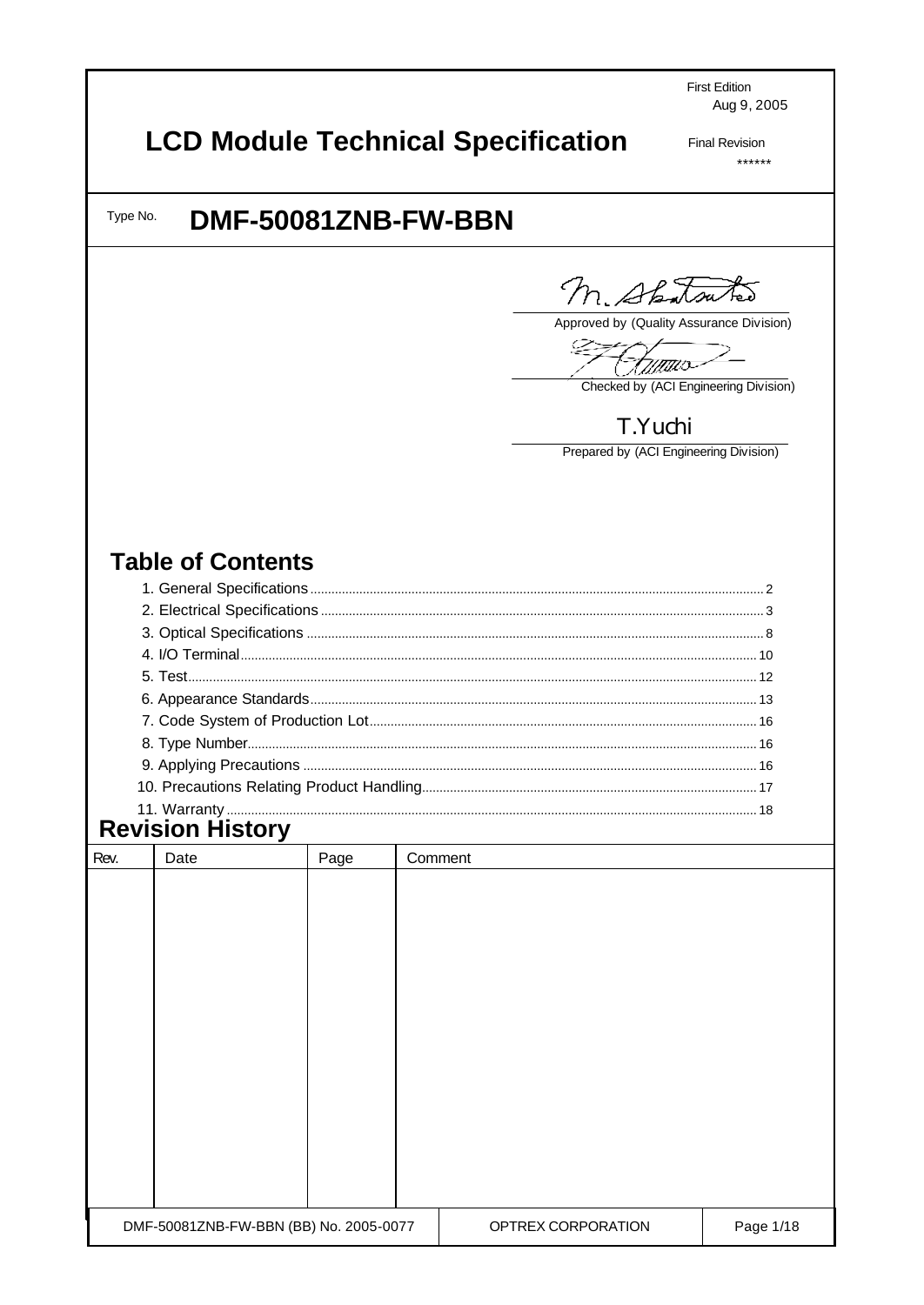### 1.General Specifications

|                           |                              | Operating Temp. : min. 0°C ~max. 50°C                                                                                                                                                          |
|---------------------------|------------------------------|------------------------------------------------------------------------------------------------------------------------------------------------------------------------------------------------|
| Storage Temp.             | $\mathcal{L}_{\mathrm{max}}$ | min. - $20^{\circ}$ C ~max. 60 $^{\circ}$ C                                                                                                                                                    |
| Dot Pixels                | $\mathcal{E}^{\mathcal{E}}$  | 320 (W) $\times$ 240 (H) dots                                                                                                                                                                  |
| Dot Size                  | $\mathcal{L}_{\mathcal{A}}$  | $0.27$ (W) $\times$ 0.27 (H) mm                                                                                                                                                                |
| Dot Pitch                 | ÷.                           | $0.30$ (W) $\times$ 0.30 (H) mm                                                                                                                                                                |
| Viewing Area              | $\mathcal{L}^{\mathcal{L}}$  | 103.0 (W) $\times$ 79.0 (H) mm                                                                                                                                                                 |
| <b>Outline Dimensions</b> | $\mathbb{R}^n$               | 139.0 (W) $\times$ 120.0* (H) $\times$ 13.2 max. (D) mm<br>* Without CFL Cable                                                                                                                 |
| Weight                    | $\mathbb{Z}^{\times}$        | 250g max.                                                                                                                                                                                      |
| LCD Type                  | $\mathbb{R}^{\mathbb{Z}}$    | NTD-10613<br>(STN / Blue-mode / Transmissive)                                                                                                                                                  |
| Viewing Angle             | $\mathbb{R}^{\mathbb{Z}}$    | 6:00                                                                                                                                                                                           |
| Data Transfer             | $\mathbb{Z}^{\mathbb{Z}}$ .  | 4-bit parallel data transfer                                                                                                                                                                   |
| <b>Backlight</b>          | ÷                            | Cold Cathode Fluorescent Lamp (CFL) × 1                                                                                                                                                        |
| Drawings                  | ÷.                           | Dimensional Outline UE-313079                                                                                                                                                                  |
| RoHS regulation           | ÷.                           | To our best knowledge, this product satisfies material<br>requirement of RoHS regulation.<br>Our company is doing the best efforts to obtain<br>the equivalent certificate from our suppliers. |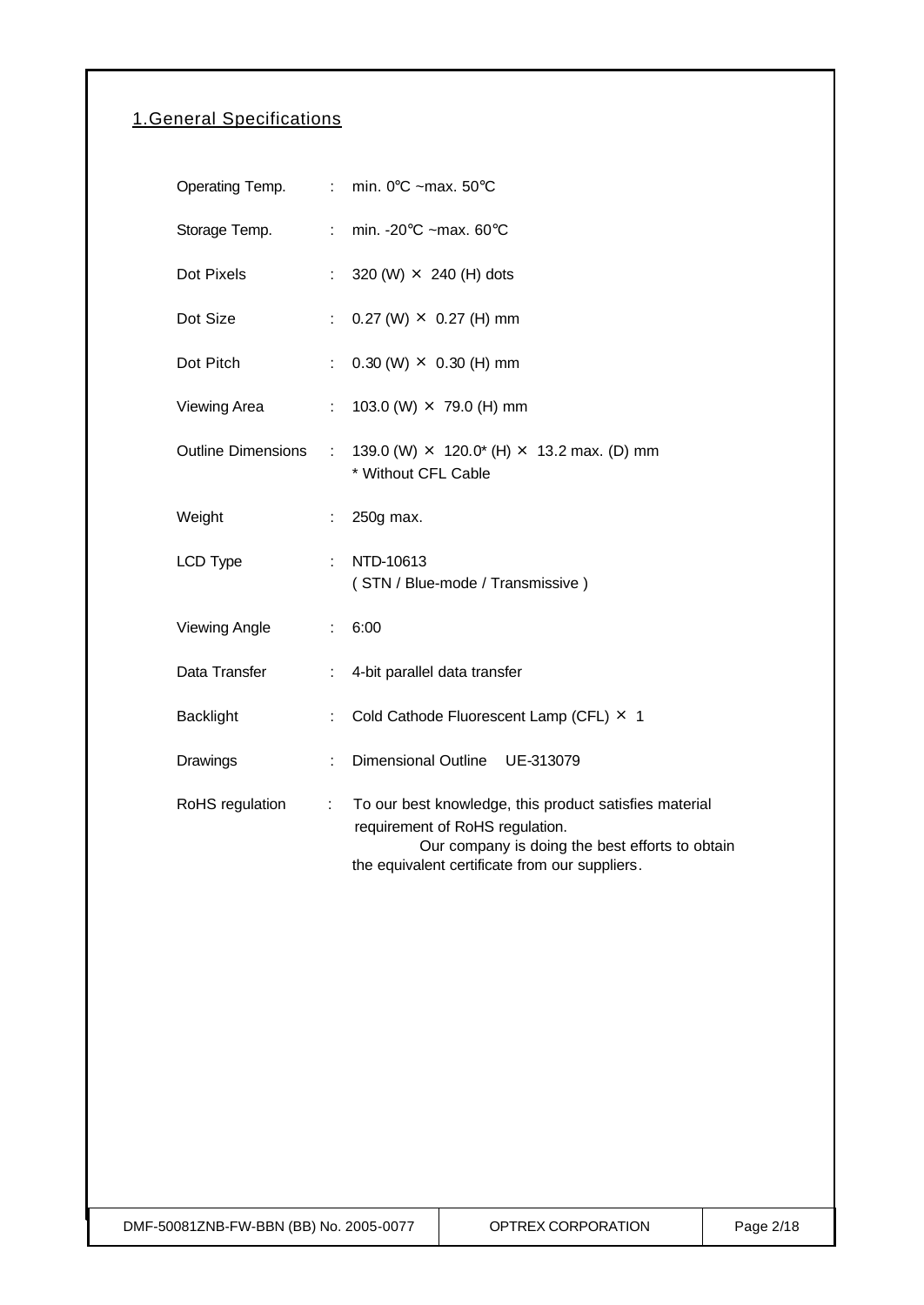### 2.Electrical Specifications

2.1.Absolute Maximum Ratings

|                       |                                  |            |        |           | $Vss=0V$ |
|-----------------------|----------------------------------|------------|--------|-----------|----------|
| Parameter             | Symbol                           | Conditions | Min.   | Max.      | Units    |
| <b>Supply Voltage</b> | Vcc-Vss                          |            | $-0.3$ | 7.0       | V        |
| (Logic)               |                                  |            |        |           |          |
| Supply Voltage        | V <sub>CC</sub> -V <sub>EE</sub> |            | 0      | 35.0      | V        |
| (LCD Drive)           |                                  |            |        |           |          |
| Input Voltage         | V١                               |            | $-0.3$ | $Vcc+0.3$ | V        |
|                       |                                  |            |        |           |          |

2.2.DC Characteristics

Ta=25°C, Vss=0V

| Parameter             | Symbol                           | Conditions             | Min.              | Typ.           | Max.              | <b>Units</b> |  |
|-----------------------|----------------------------------|------------------------|-------------------|----------------|-------------------|--------------|--|
| Supply Voltage        | Vcc-Vss                          | -                      | 4.5               | -              | 5.5               | V            |  |
| (Logic)               |                                  |                        |                   |                |                   |              |  |
|                       | V <sub>CC</sub> -V <sub>EE</sub> | $\blacksquare$         | 27.0              | $\overline{a}$ | 32.0              | V            |  |
| <b>Supply Voltage</b> |                                  |                        |                   |                |                   |              |  |
| (LCD Drive)           | VCC-VADJ                         | Shown in 3.1           |                   |                |                   |              |  |
|                       |                                  |                        |                   |                |                   |              |  |
| High Level            | <b>V<sub>IH</sub></b>            | $Vcc = 5.0V \pm 10\%$  | $0.8 \times V$ cc |                | <b>Vcc</b>        | $\vee$       |  |
| Input Voltage         |                                  |                        |                   |                |                   |              |  |
| Low Level             | <b>VIL</b>                       | $Vcc = 5.0V \pm 10\%$  | $\overline{0}$    |                | $0.2 \times V$ cc | $\vee$       |  |
| Input Voltage         |                                  |                        |                   |                |                   |              |  |
|                       | $_{\rm lcc}$                     | $Vcc$ - $V$ ss= $5.0V$ |                   | 4.6            | 15.0              | mA           |  |
| <b>Supply Current</b> |                                  |                        |                   |                |                   |              |  |
|                       | <b>IEE</b>                       | $Vcc-VADJ=23.3V$       |                   | 4.2            | 10.0              | mA           |  |
|                       |                                  |                        |                   |                |                   |              |  |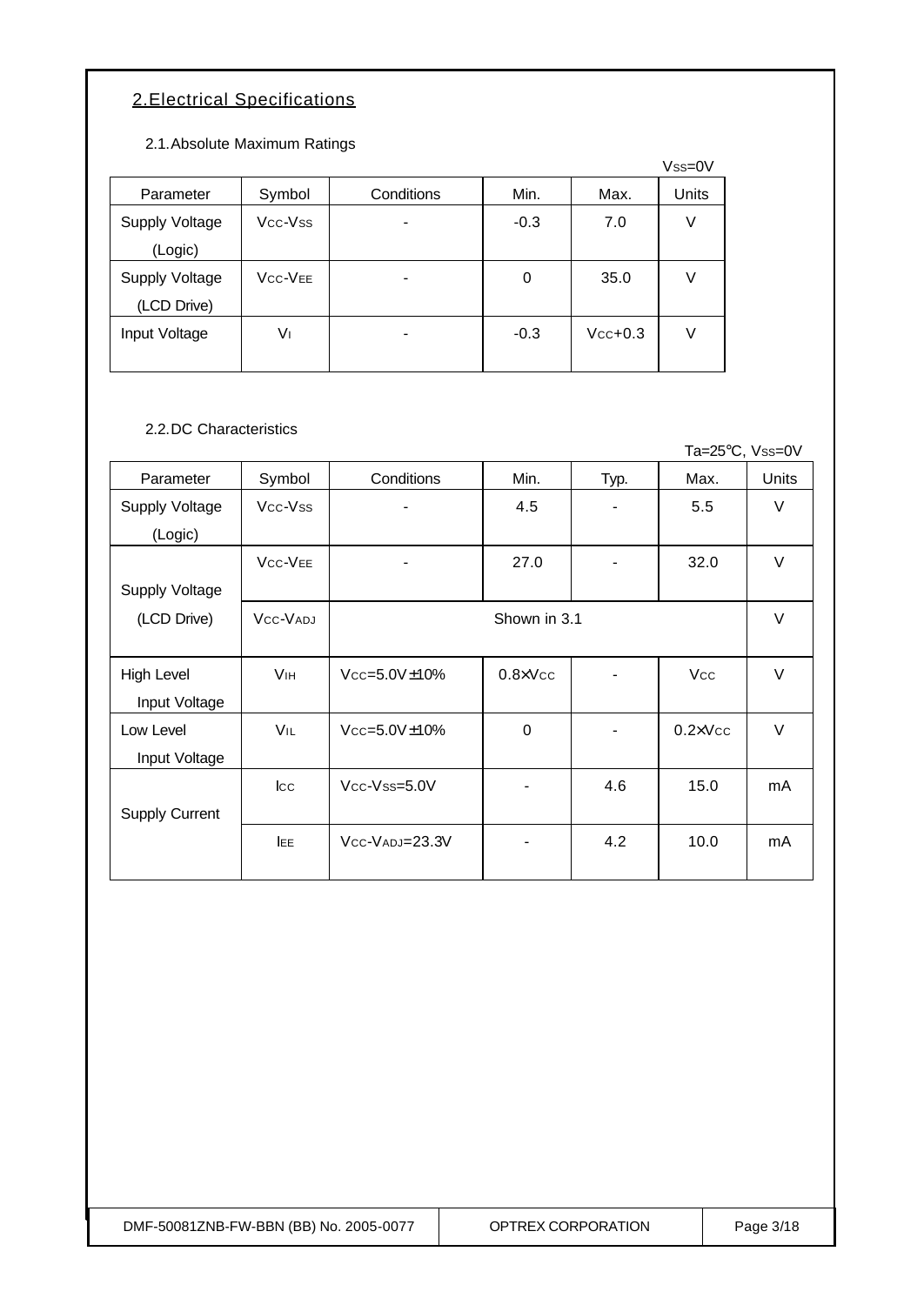#### 2.3.AC Characteristics

|                          |                                     |      |        | $Vcc = 5.0V \pm 10\%$ |
|--------------------------|-------------------------------------|------|--------|-----------------------|
| Parameter                | Symbol                              | Min. | Max.   | <b>Units</b>          |
| <b>CP Frequency</b>      | $f_{\text{CP}}$                     |      | 6.0    | MHz                   |
| <b>Clock Pulse Width</b> | $t_{\text{WC}}$                     | 50   |        | ns                    |
| Latch Pulse Width        | t <sub>wL</sub>                     | 63   |        | ns                    |
| Data Setup Time          | t <sub>setup</sub>                  | 30   |        | ns                    |
| Data Hold Time           | $t_{\text{HOLD}}$                   | 30   |        | ns                    |
| Clock Pulse Setup Time   | $t_{\scriptscriptstyle{\text{CL}}}$ | 80   |        | ns                    |
| Clock Pulse Hold Time    | $t_{LC}$                            | 0    |        | ns                    |
| <b>Rise/Fall Time</b>    | $tr$ , $tf$                         |      | Note 1 | ns                    |
| <b>FLM Setup Time</b>    | $t_{\text{FDS}}$                    | 100  |        | ns                    |
| <b>FLM Hold Time</b>     | $t_{FDH}$                           | 100  |        | ns                    |

Note 1: The rise and fall times  $(tr, \, \text{t}f)$  must satisfy the following relationships.

$$
tr, \, tr \; \leq \; \frac{1}{2 \text{fcP}} \quad . \, t_{\text{WC}}
$$

tr, tr  $\leq 50$  ns



This module contains these capacitors. Please be careful about timing characteristics.

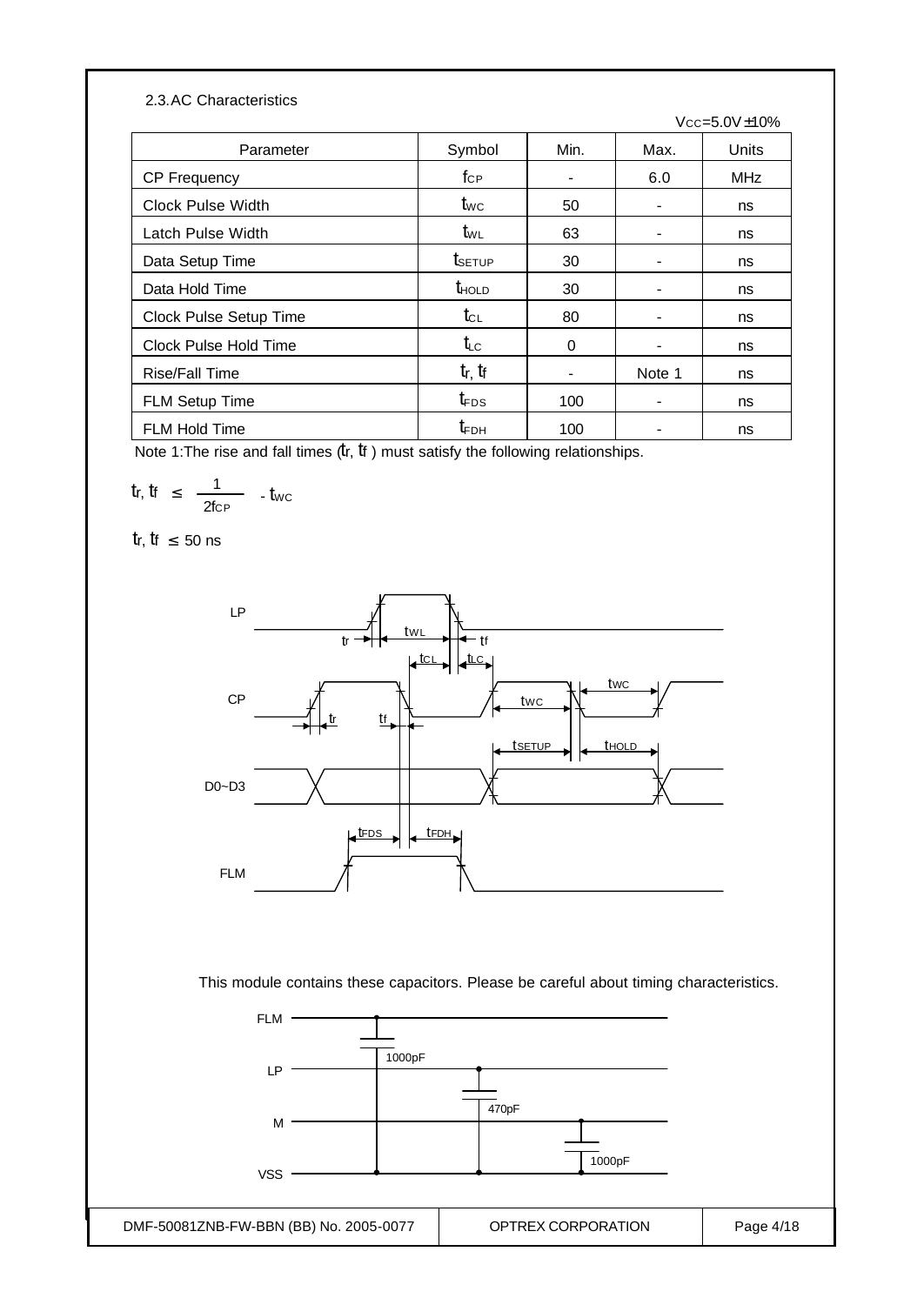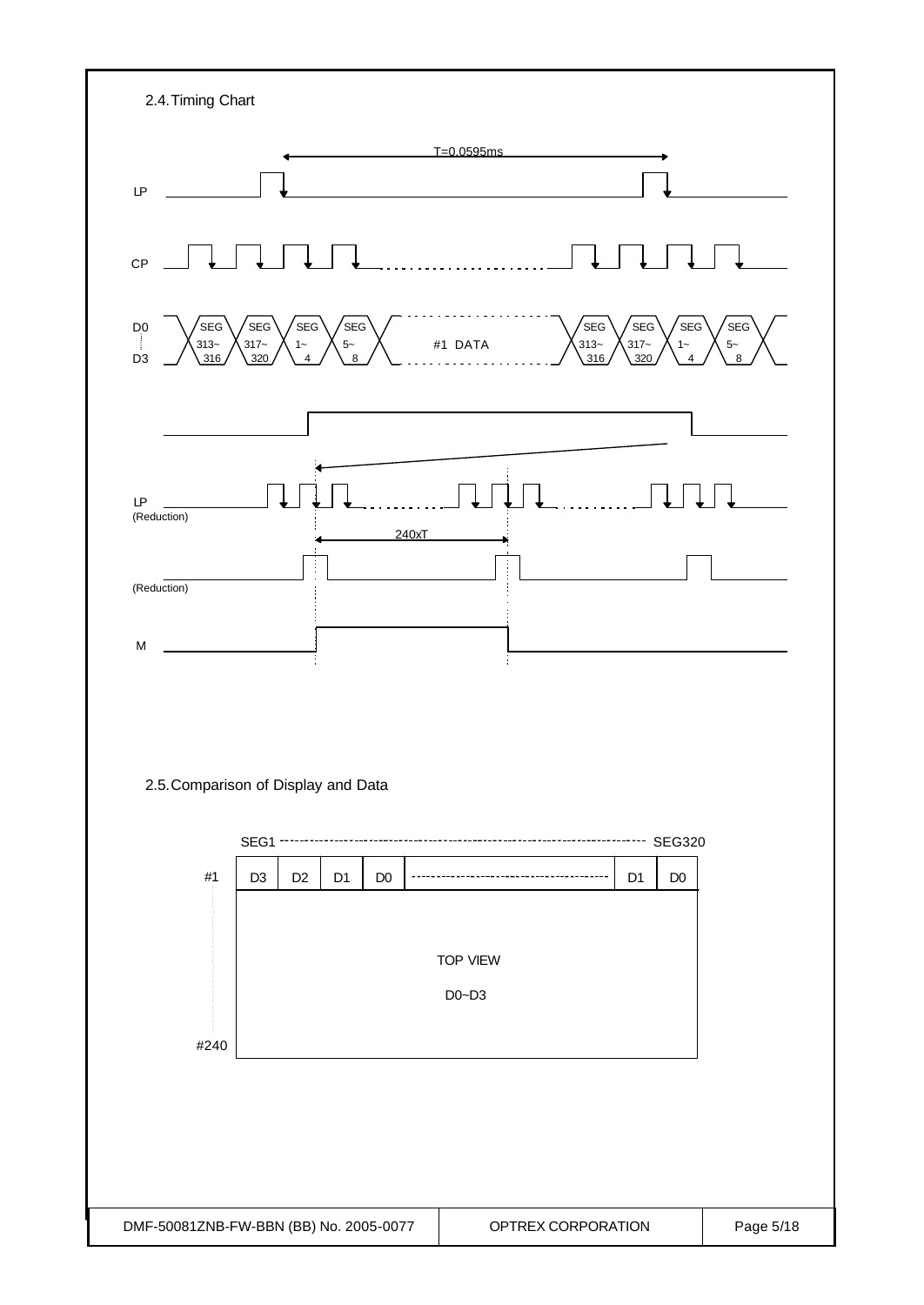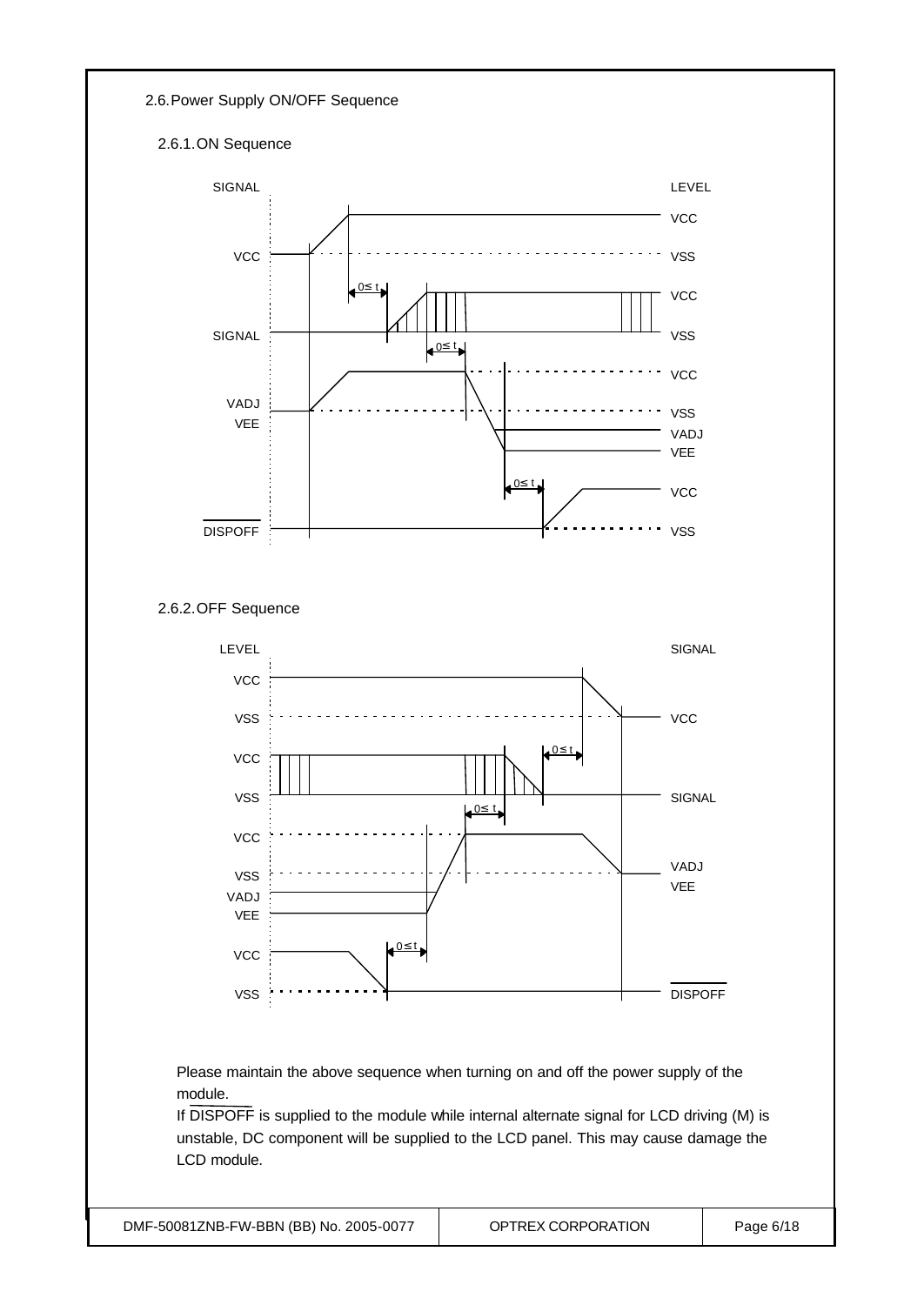#### 2.7.Lighting Specifications

|                         |        |             |       |                          |      |                 | Ta= $25^{\circ}$ C |
|-------------------------|--------|-------------|-------|--------------------------|------|-----------------|--------------------|
| Parameter               | Symbol | Conditions  | Min.  | Typ.                     | Max. | Units           | <b>Notes</b>       |
| Lamp Voltage            | VL     |             | -     | 305                      |      | Vrms            |                    |
| Lamp Current            |        |             | 4.5   | 5.0                      | 5.5  | mArms           | 2                  |
| <b>Starting Voltage</b> | Vs     |             | -     | $\overline{\phantom{0}}$ | 450  | Vrms            | 3                  |
| Surface Luminance       |        | $L = 5.0mA$ | 60    | -                        |      | $\text{cd/m}^2$ | 4                  |
| Average Life            | TAL    | $L = 5.0mA$ | 50000 |                          |      | hrs             | 5                  |

Note 1 :The voltage ( r.m.s. ) to maintain the electric discharge of the lamp. It is measured after lighting for 3 minutes .

Note 3 :The voltage at starting the electric discharge when the voltage is increased gradually from  $0V$ 

Note 4 :Surface Luminance is specified by the initial data of luminance measured at the center of display surface after 20 minutes power on. ( All ON pattern )

Note 5 : CFL Life is defined as time period that the actual luminance becomes 50% or lower of its initial value.

 The Average life time of CFL is defined as the time when half or more of the testing CFLs have become less bright than 50% of the initial brightness at continuous operation.



CFL Testing Circuit

Recommended Inverter : S-12561 ( Produced by ELEVAM ) CXA-L10L (Produced by TDK)

Note 2 :The current ( r.m.s. ) to flow through the lamp with the electric discharge. It is measured after lighting for 3 minutes.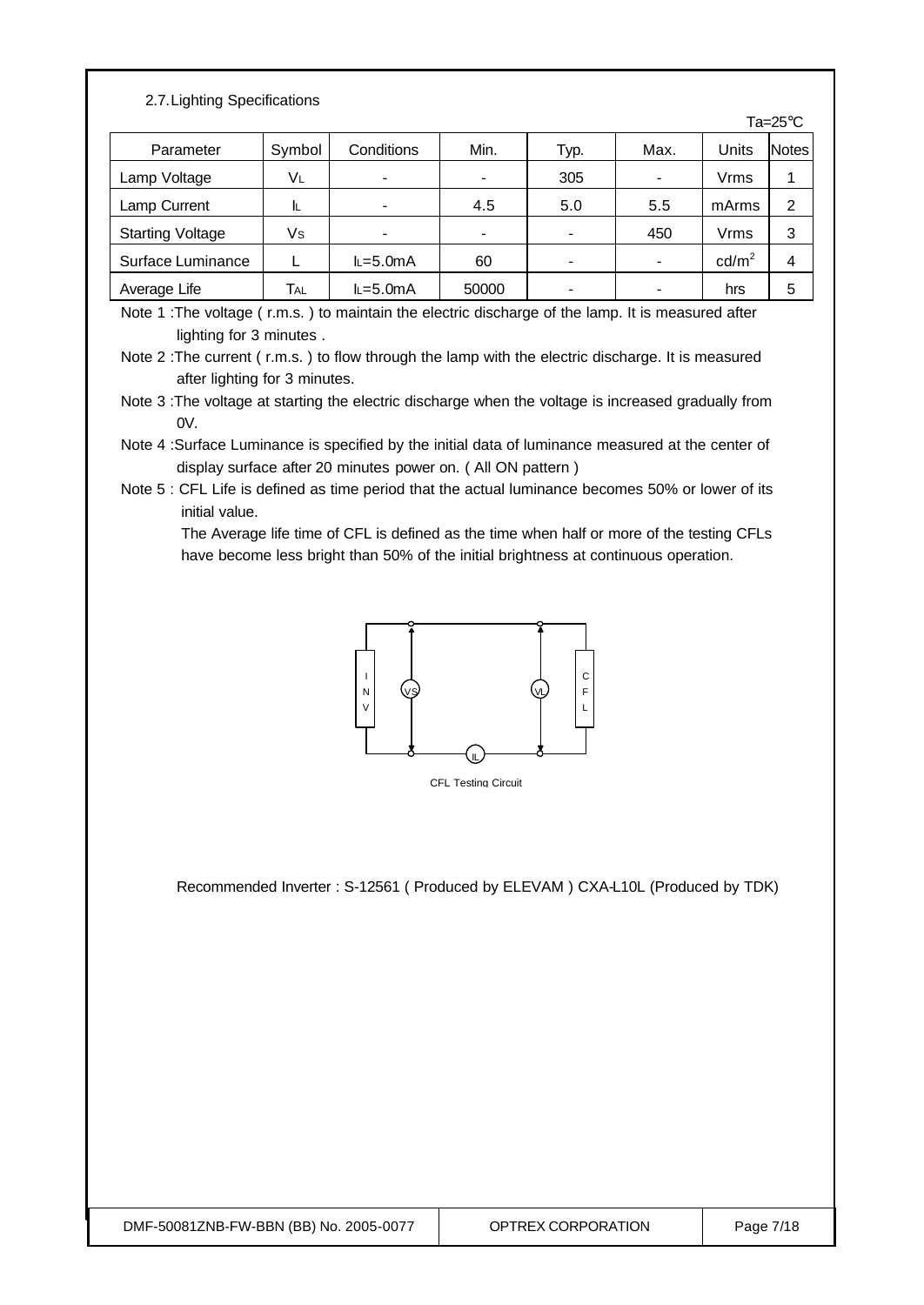### 3.Optical Specifications

3.1.LCD Driving Voltage

| Parameter                  | Symbol   | Conditions         | Min.                     | Typ.                     | Max. | Units |
|----------------------------|----------|--------------------|--------------------------|--------------------------|------|-------|
| Recommended                |          | $Ta = 0^{\circ}C$  | $\overline{\phantom{a}}$ | $\overline{\phantom{0}}$ | 27.1 |       |
| <b>LCD Driving Voltage</b> | VCC-VADJ | Ta=25 $^{\circ}$ C | 21.7                     | 23.3                     | 24.9 |       |
| Note 1                     |          | Ta=50 $^{\circ}$ C | 19.9                     | -                        |      |       |

Note 1 : Voltage (Applied actual waveform to LCD Module) for the best contrast. The range of minimum and maximum shows tolerance of the operating voltage. The specified contrast ratio and response time are not guaranteed over the entire range.

3.2.Optical Characteristics

Ta=25°C, 1/240 Duty, 1/15 Bias, V<sub>D</sub>=23.3V (Note 4), θ= 0°, φ= - °

| Parameter                       |              | Symbol | Conditions                           | Min. | Typ. | Max. | <b>Jnits</b> |
|---------------------------------|--------------|--------|--------------------------------------|------|------|------|--------------|
| <b>Contrast Ratio</b><br>Note 1 |              | СR     | $\theta = 0^\circ$ , $\phi = -\circ$ |      | 4    |      |              |
| Viewing Angle                   |              |        | Shown in 3.3                         |      |      |      |              |
| Response                        | Rise Note 2  | Том    | $\blacksquare$                       |      | 100  | 200  | ms           |
| Time                            | Decay Note 3 | Тоғғ   | ۰                                    |      | 360  | 540  | ms           |

Note 1 : Contrast ratio is definded as follows.  $(CR = \text{Low / LOFF})$ 

Lon: Luminance of the ON segments

LOFF: Luminance of the OFF segments

Note 2 :The time that the luminance level reaches 90% of the saturation level from 0% when ON signal is applied.

- Note 3 :The time that the luminance level reaches 10% of the saturation level from 100% when OFF signal is applied.
- Note 4 :Definition of Driving Voltage V<sup>D</sup>

VD=VCC-VADJ-VBE

Assuming that the typical driving waveforms shown below are applied to the LCD Panel at 1/A Duty - 1/B Bias ( A : Duty Number, B : Bias Number ). Driving voltage VD is definded as the voltage Vo-P when the contrast ratio (CR=LON / LOFF) is at its maximum.

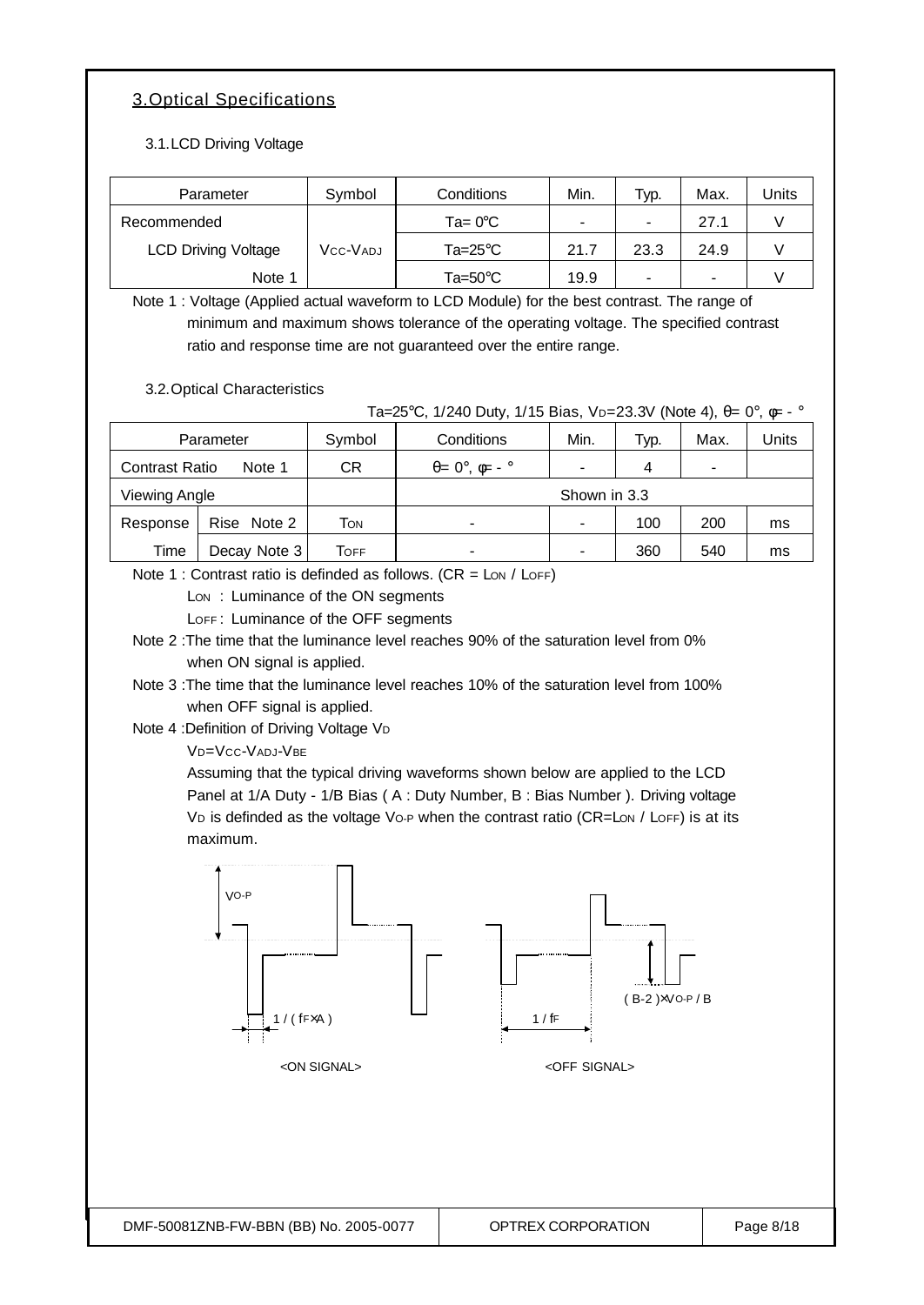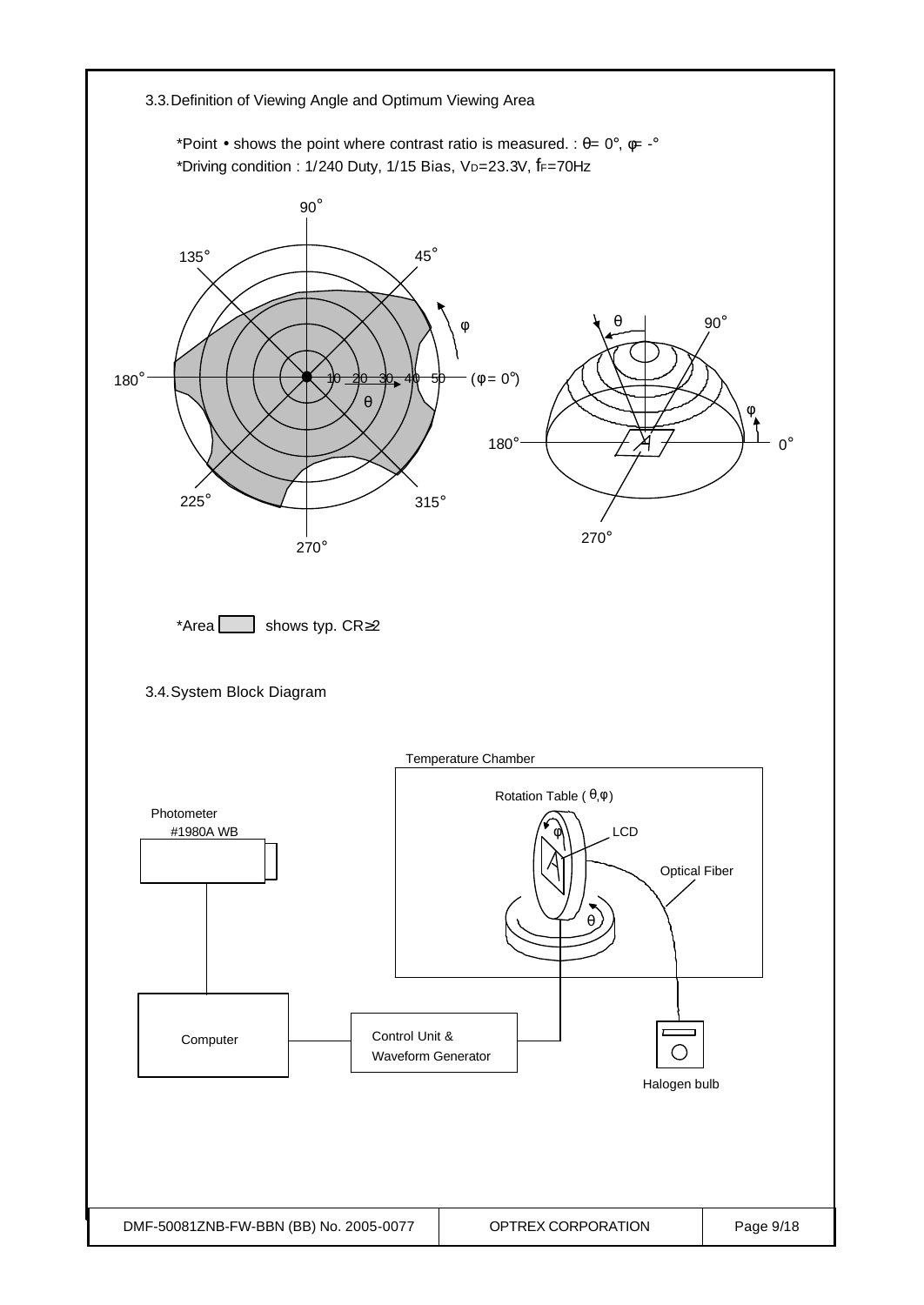#### 4.I/O Terminal

4.1.Pin Assignment

| CN1             |                |       |                                                     |
|-----------------|----------------|-------|-----------------------------------------------------|
| No.             | Symbol         | Level | Function                                            |
| 1               | <b>FLM</b>     | H/L   | <b>First Line Marker</b>                            |
| 2               | <b>LP</b>      | H/L   | Data Latch Signal                                   |
| 3               | <b>CP</b>      | H/L   | Clock Signal for Shifting Data                      |
| 4               | M              | H/L   | Alternate Signal for LCD Drive                      |
| 5               | VADJ           |       | Voltage Level for LCD Contrast Adjustment           |
| 6               | Vcc            |       | Power Supply for Logic                              |
| $\overline{7}$  | <b>Vss</b>     |       | Power Supply (0V, GND)                              |
| 8               | <b>VEE</b>     |       | Power Supply for LCD Drive                          |
| 9               | D <sub>0</sub> | H/L   | Display Data                                        |
| 10              | D <sub>1</sub> | H/L   | Display Data                                        |
| 11              | D <sub>2</sub> | H/L   | Display Data                                        |
| 12              | D <sub>3</sub> | H/L   | Display Data                                        |
| 13              | <b>DISPOFF</b> | H/L   | Display Control Signal H: Display on L: Display off |
| 14              | <b>NC</b>      |       | Non-connection                                      |
| CN <sub>2</sub> |                |       |                                                     |
| No.             | Symbol         | Level | Function                                            |
| 1               | <b>FL</b>      |       | Power Supply for CFL (HOT)                          |
| $\overline{2}$  | <b>NC</b>      |       | Non-connection                                      |
| 3               | NC             |       | Non-connection                                      |
| 4               | FL GND         |       | Power Supply for CFL (GND)                          |

4.2.Example of Power Supply

It is recommended to apply a potentiometer for the contrast adjust due to the tolerance of the driving voltage and its temperature dependence.

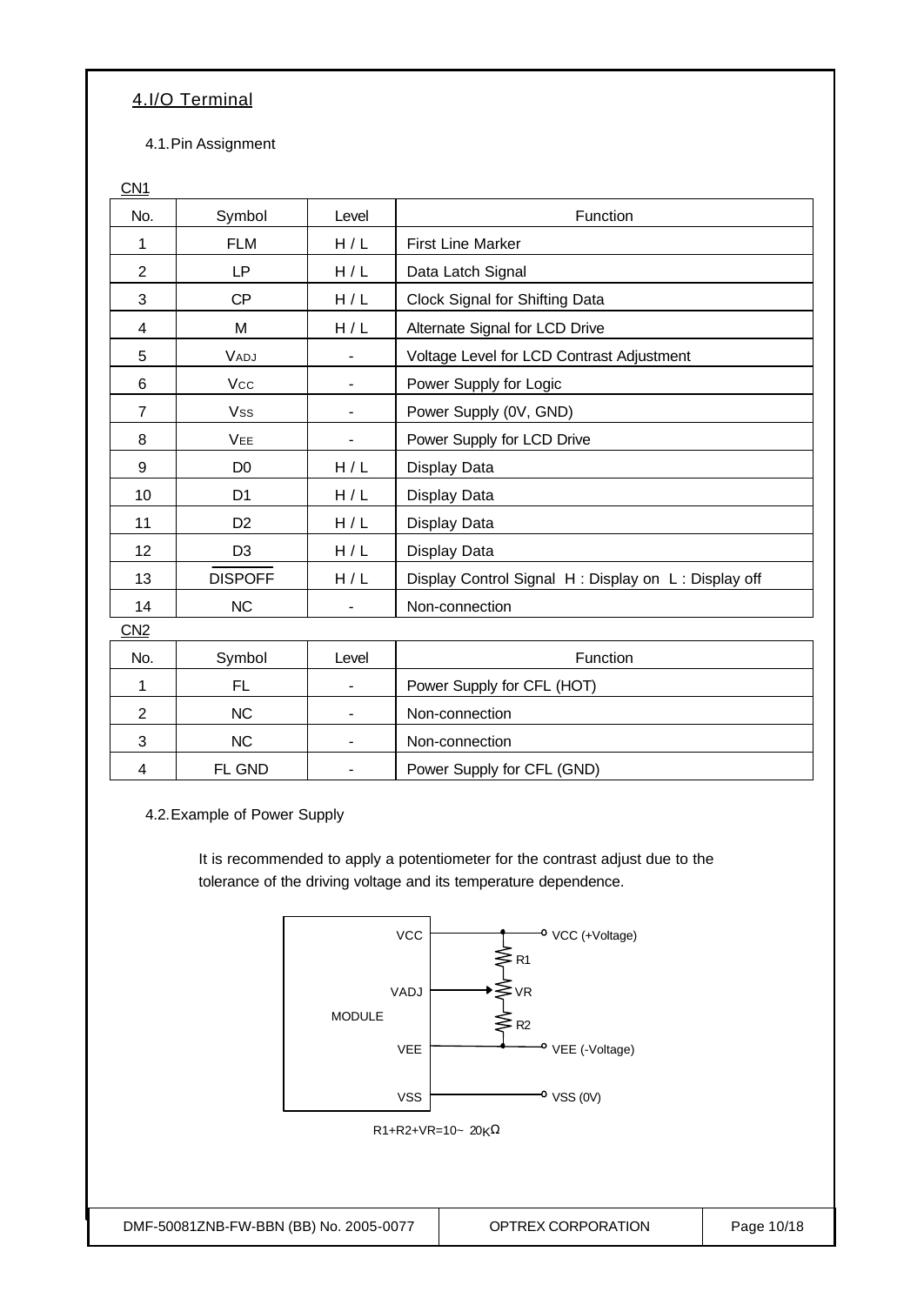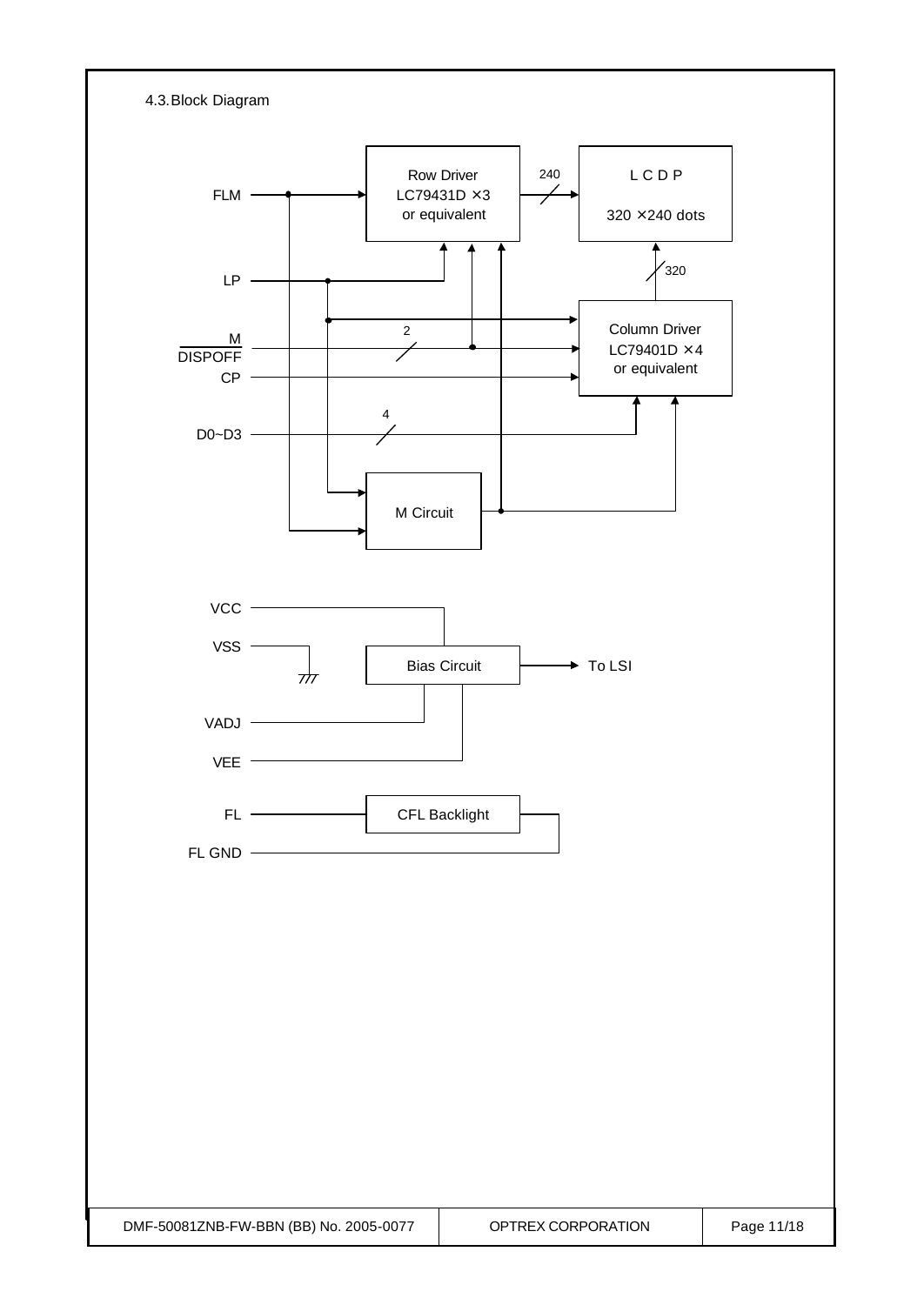#### 5.Test

No change on display and in operation under the following test condition.

Conditions: Unless otherwise specified, tests will be conducted under the following condition. Temperature: 20±5°C Humidity : 65±5%RH tests will be not conducted under functioning state.

| No.            | Parameter                         | Conditions                                                                                                                                                                                                                                                          | <b>Notes</b> |
|----------------|-----------------------------------|---------------------------------------------------------------------------------------------------------------------------------------------------------------------------------------------------------------------------------------------------------------------|--------------|
| 1              | <b>High Temperature Operating</b> | 50°C±2°C, 96hrs (operation state)                                                                                                                                                                                                                                   |              |
| $\overline{2}$ | Low Temperature Operating         | 0°C±2°C, 96hrs (operation state)                                                                                                                                                                                                                                    | 1            |
| 3              | <b>High Temperature Storage</b>   | 60°C±2°C, 96hrs                                                                                                                                                                                                                                                     | 2            |
| 4              | Low Temperature Storage           | -20 $\textdegree$ C $\pm$ 2 $\textdegree$ C, 96hrs                                                                                                                                                                                                                  | 1,2          |
| 5              | Damp Proof Test                   | 40°C±2°C,90~95%RH, 96hrs                                                                                                                                                                                                                                            | 1,2          |
| 6              | <b>Vibration Test</b>             | Total fixed amplitude: 1.5mm<br>Vibration Frequency: 10~55Hz<br>One cycle 60 seconds to 3 directions of X, Y, Z for<br>each 15 minutes                                                                                                                              | 3            |
| $\overline{7}$ | <b>Shock Test</b>                 | To be measured after dropping from 60cm high on<br>the concrete surface in packing state.<br>Dropping method corner dropping<br>F<br>A corner: once<br>Edge dropping<br>G<br>B,C,D edge: once<br>B<br>Face dropping<br>E,F,G face: once<br>60cm<br>Concrete Surface |              |

Note 1 :No dew condensation to be observed.

Note 2 :The function test shall be conducted after 4 hours storage at the normal Temperature and humidity after removed from the test chamber.

Note 3 :Vibration test will be conducted to the product itself without putting it in a container.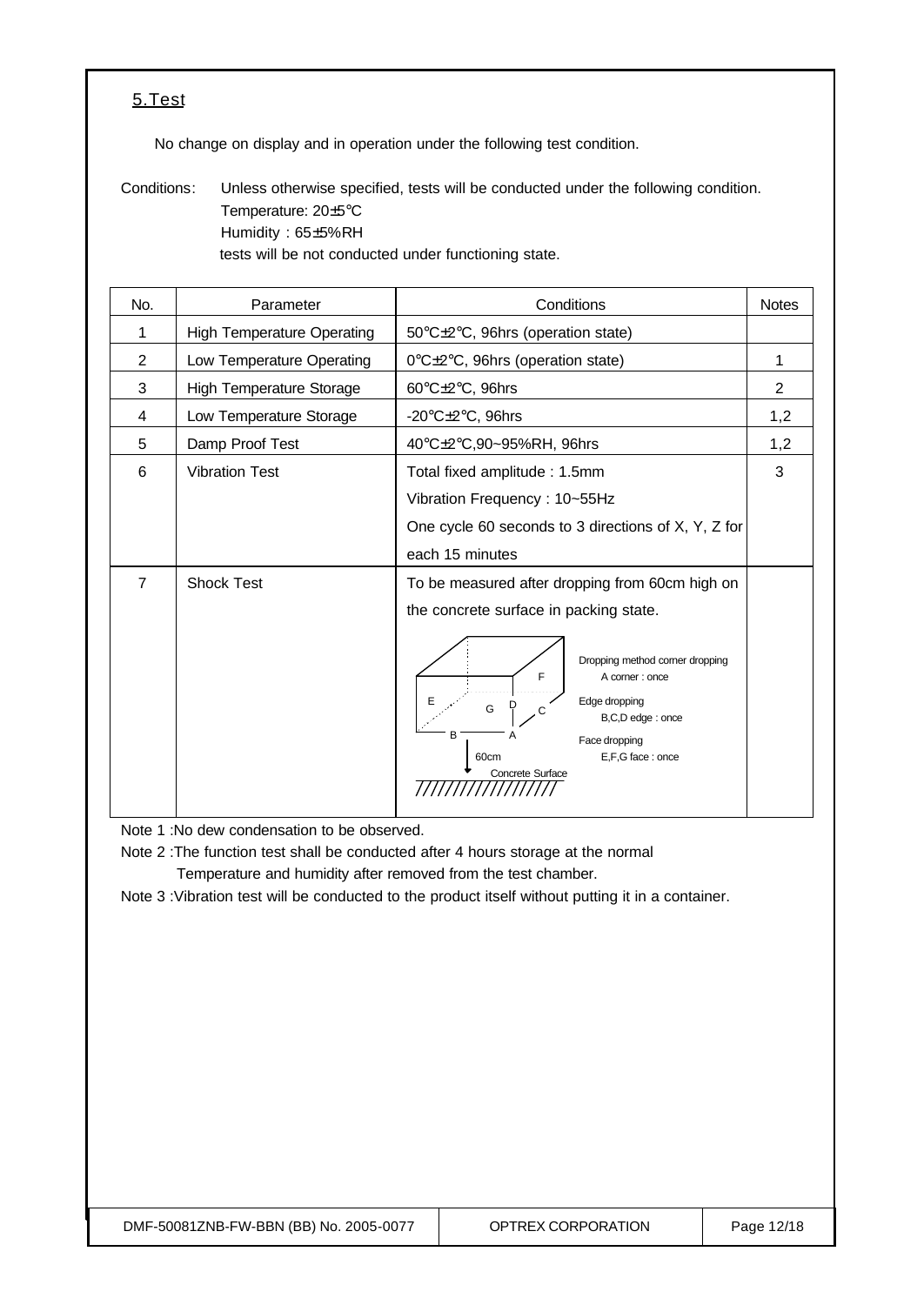#### 6.Appearance Standards

6.1.Inspection conditions

The LCD shall be inspected under 40W white fluorescent light.

The distance between the eyes and the sample shall be more than 30cm.

All directions for inspecting the sample should be within 45°against perpendicular line.



6.2.Definition of applicable Zones



A Zone : Active display area

B Zone : Area from outside of "A Zone" to validity viewing area

C Zone : Rest parts

A Zone + B Zone = Validity viewing area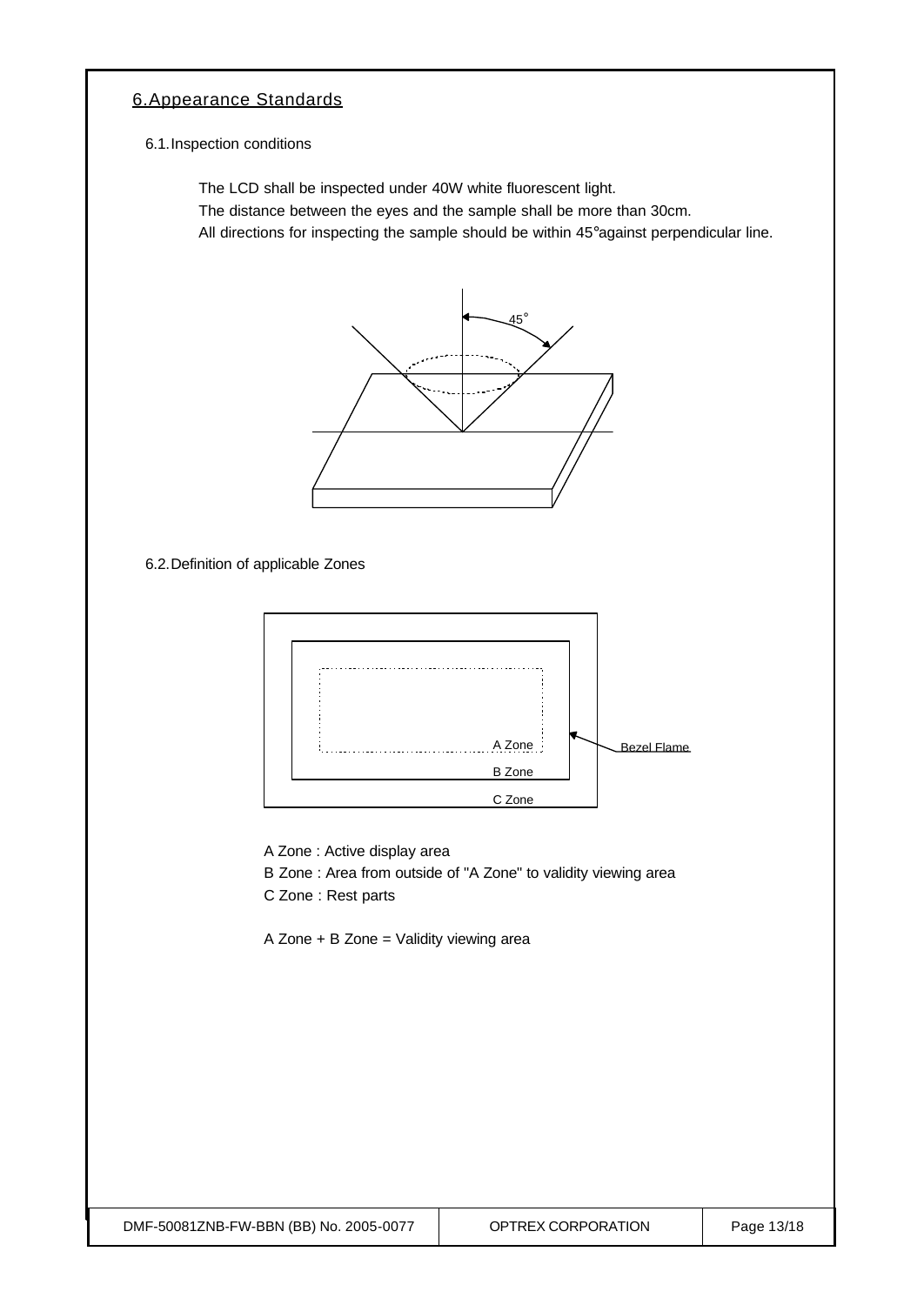#### 6.3.Standards

| No.            | Parameter          |                                   |                                       | Criteria                  |                       |             |
|----------------|--------------------|-----------------------------------|---------------------------------------|---------------------------|-----------------------|-------------|
| $\mathbf{1}$   | <b>Black and</b>   | (1) Round Shape                   |                                       |                           |                       |             |
|                | White Spots,       |                                   | Zone                                  |                           | Acceptable Number     |             |
|                | Foreign Substances | Dimension (mm)                    |                                       | Α                         | В                     | $\mathsf C$ |
|                |                    |                                   | $D \le 0.1$                           | $\star$                   | $\star$               | $\star$     |
|                |                    | $0.1 < D \le 0.2$                 |                                       | 3                         | 5                     | $\star$     |
|                |                    | $0.2 < D \le 0.25$                |                                       | $\overline{2}$            | 3                     | $\star$     |
|                |                    | $0.25 < D \le 0.3$                |                                       | $\pmb{0}$                 | $\mathbf{1}$          | $\star$     |
|                |                    | 0.3 < D                           |                                       | $\mathbf 0$               | $\mathbf 0$           | $\star$     |
|                |                    |                                   | $D = (Long + Short) / 2$ *: Disregard |                           |                       |             |
|                |                    | (2) Line Shape                    |                                       |                           |                       |             |
|                |                    |                                   | Zone                                  |                           | Acceptable Number     |             |
|                |                    | $X$ (mm)                          | $Y$ (mm)                              | A                         | B                     | $\mathsf C$ |
|                |                    |                                   | $0.03 \geq W$                         | $\star$                   | $\star$               | $\star$     |
|                |                    | $2.0 \ge L$                       | $0.05 \geq W$                         | 3                         | 3                     | $\star$     |
|                |                    | $1.0 \ge L$                       | $0.1 \geq W$                          | 3                         | 3                     | $\star$     |
|                |                    | $\overline{\phantom{a}}$          | 0.1 < W                               |                           | In the same way $(1)$ |             |
|                |                    |                                   | X: Length Y: Width *: Disregard       |                           |                       |             |
|                |                    | Total defects shall not exceed 5. |                                       |                           |                       |             |
| $\overline{2}$ | Air Bubbles        |                                   |                                       |                           |                       |             |
|                | (between glass     |                                   | Zone                                  |                           | Acceptable Number     |             |
|                | & polarizer)       | Dimension (mm)                    |                                       | A                         | B                     | $\mathsf C$ |
|                |                    |                                   | $D \leq 0.3$                          | $\star$                   | $\star$               | $\star$     |
|                |                    | $0.3 < D \le 0.4$                 |                                       | $\ensuremath{\mathsf{3}}$ | $\star$               | $\star$     |
|                |                    | $0.4 < D \leq 0.6$                |                                       | $\overline{c}$            | 3                     | $\star$     |
|                |                    | 0.6 < D                           |                                       | $\pmb{0}$                 | $\mathsf 0$           | $\star$     |
|                |                    | *: Disregard                      |                                       |                           |                       |             |
|                |                    | Total defects shall not exceed 3. |                                       |                           |                       |             |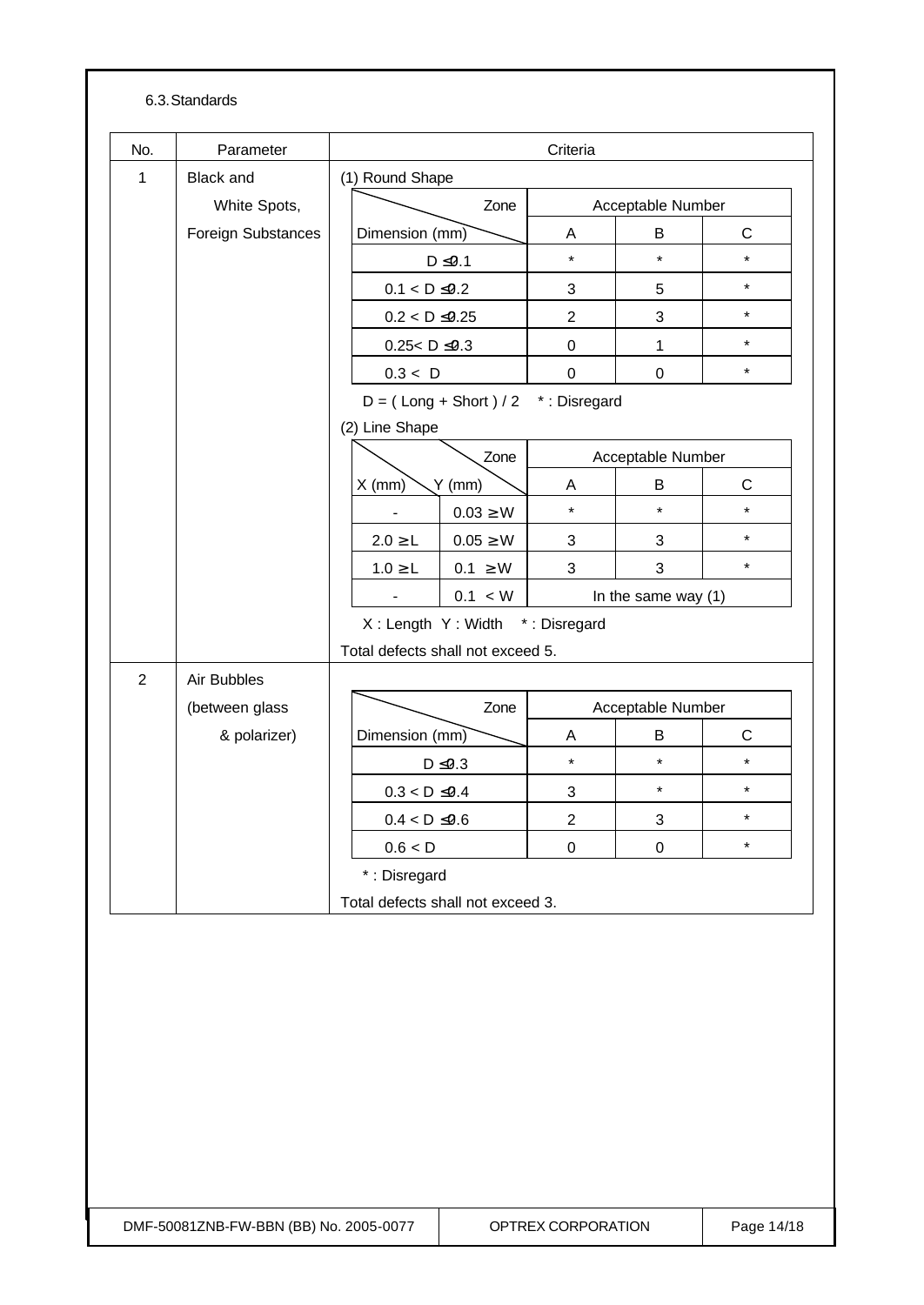| No.                     | Parameter                                                         | Criteria                                                                                                                 |
|-------------------------|-------------------------------------------------------------------|--------------------------------------------------------------------------------------------------------------------------|
| $\sqrt{3}$              | The Shape of Dot                                                  | (1) Dot Shape (with Dent)<br>0.15 ≥<br>As per the sketch of left hand.                                                   |
|                         |                                                                   | (2) Dot Shape (with Projection)                                                                                          |
|                         |                                                                   | Should not be connected to next dot.<br>(3) Pin Hole                                                                     |
|                         |                                                                   | $(X+Y)/2 \le 0.2$ mm<br>(Less than 0.1mm is no counted.)                                                                 |
|                         |                                                                   | (4) Deformation<br>Υ<br>$(X+Y) / 2 \le 0.2$ mm<br>X                                                                      |
|                         |                                                                   | Total acceptable number : 1/dot, 5/cell                                                                                  |
|                         |                                                                   | (Defect number of (4): 1pc.)                                                                                             |
| $\overline{\mathbf{4}}$ | <b>Polarizer Scratches</b>                                        | Not to be conspicuous defects.                                                                                           |
| 5                       | <b>Polarizer Dirts</b>                                            | If the stains are removed easily from LCDP surface, the module is not<br>defective.                                      |
| 6                       | Complex Foreign<br><b>Substance Defects</b>                       | Black spots, line shaped foreign substances or air bubbles between<br>glass & polarizer should be 5pcs maximum in total. |
| $\overline{7}$          | Distance between<br>Different Foreign<br><b>Substance Defects</b> | $D \le 0.2$ : 20mm or more<br>$0.2 < D$ : 40mm or more                                                                   |

DMF-50081ZNB-FW-BBN (BB) No. 2005-0077 | OPTREX CORPORATION | Page 15/18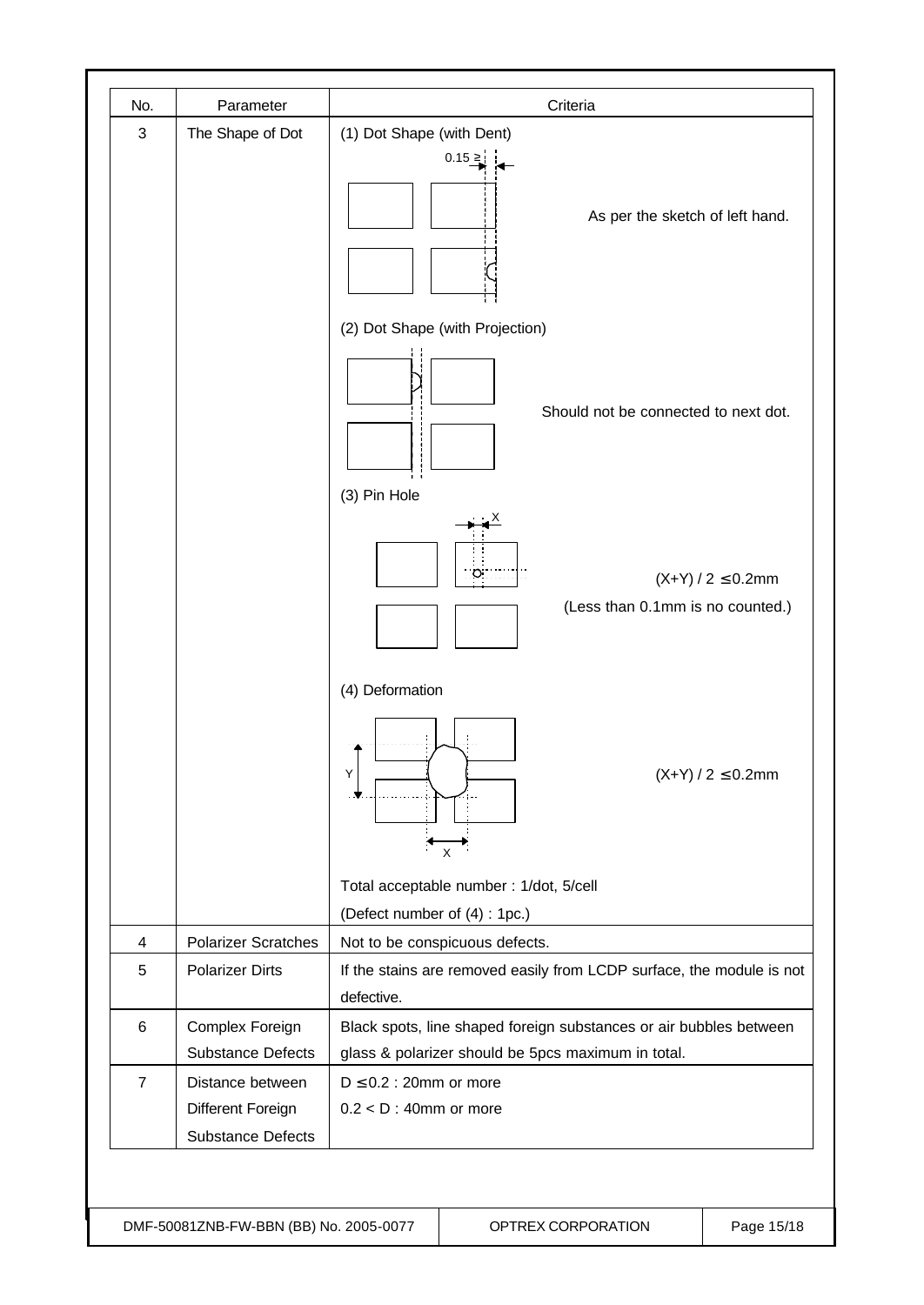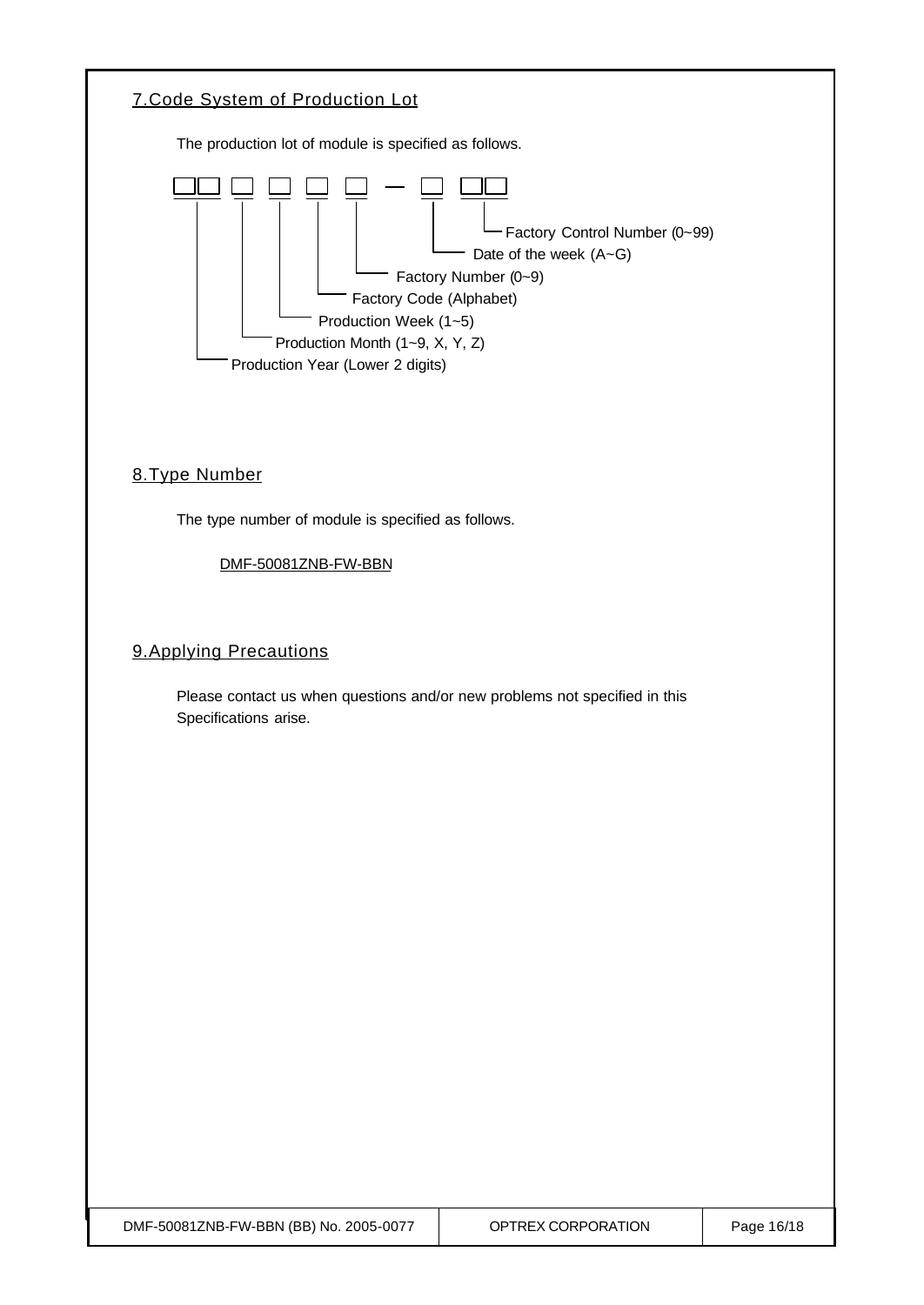#### 10.Precautions Relating Product Handling

The Following precautions will guide you in handling our product correctly.

- 1) Liquid crystal display devices
- 1. The liquid crystal display device panel used in the liquid crystal display module is made of plate glass. Avoid any strong mechanical shock. Should the glass break handle it with care.
- 2. The polarizer adhering to the surface of the LCD is made of a soft material. Guard against scratching it.
- 2) Care of the liquid crystal display module against static electricity discharge.
	- 1. When working with the module, be sure to ground your body and any electrical equipment you may be using. We strongly recommend the use of anti static mats ( made of rubber ), to protect work tables against the hazards of electrical shock.
	- 2. Avoid the use of work clothing made of synthetic fibers. We recommend cotton clothing or other conductivity-treated fibers.
	- 3. Slowly and carefully remove the protective film from the LCD module, since this operation can generate static electricity.
- 3) When the LCD module alone must be stored for long periods of time:
	- 1.Protect the modules from high temperature and humidity.
- 2.Keep the modules out of direct sunlight or direct exposure to ultraviolet rays.
- 3.Protect the modules from excessive external forces.
- 4) Use the module with a power supply that is equipped with an overcurrent protector circuit,since the module is not provided with this protective feature.
- 5) Do not ingest the LCD fluid itself should it leak out of a damaged LCD module. Should hands or clothing come in contact with LCD fluid, wash immediately with soap.
- 6) Conductivity is not guaranteed for models that use metal holders where solder connections between the metal holder and the PCB are not used. Please contact us to discuss appropriate ways to assure conductivity.
- 7) For models which use CFL:
- 1.High voltage of 1000V or greater is applied to the CFL cable connector area. Care should be taken not to touch connection areas to avoid burns.
- 2.Protect CFL cables from rubbing against the unit and thus causing the wire jacket to become worn.
- 3.The use of CFLs for extended periods of time at low temperatures will significantly shorten their service life.
- 8) For models which use touch panels:
- 1.Do not stack up modules since they can be damaged by components on neighboring modules.
- 2.Do not place heavy objects on top of the product. This could cause glass breakage.
- 9) For models which use COG,TAB,or COF:
- 1.The mechanical strength of the product is low since the IC chip faces out unprotected from the rear. Be sure to protect the rear of the IC chip from external forces.
- 2.Given the fact that the rear of the IC chip is left exposed, in order to protect the unit from electrical damage, avoid installation configurations in which the rear of the IC chip runs the risk of making any electrical contact.